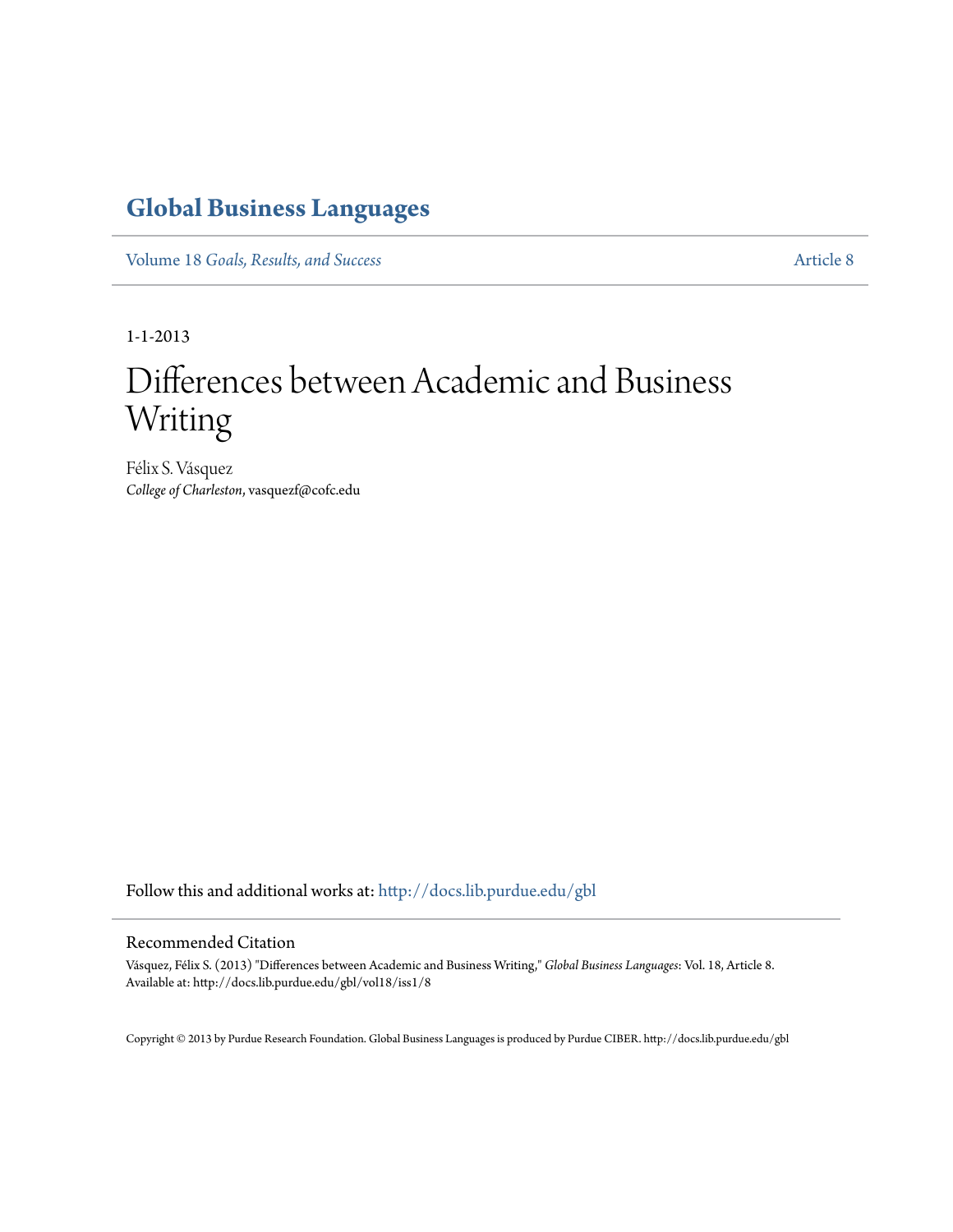### DIFFERENCES BETWEEN ACADEMIC AND BUSINESS WRITING

#### **ABSTRACT**

Most upper-division courses taken by foreign language majors and minors in US colleges and universities involve some form of academic writing. Students who transpose this writing style to the business setting risk being unsuccessful. The purpose of this article is to highlight how these styles of writing differ so that language instructors teaching business courses in departments of modern languages can better prepare students for the needs of the twenty-first-century workplace. Our students need to be taught explicitly the differences and given an opportunity to practice the business style of writing.

KEYWORDS: Spanish for Specific Purposes, foreign language learning, business writing, international business education

The Spanish-speaking population is a fast growing segment in the world at large and especially in the United States.<sup>1</sup> A report released by the US Census Bureau shows that in 2010 the US Hispanic population was growing at three times the rate of the overall population (Ennis, Ríos-Vargas, & Albert, 2011). According to Jeff Humphreys, author of the 2012 annual *Multicultural Economy* report from the Selig Center for Economic Growth at the University of Georgia, the purchasing power of Hispanics in the United States was \$1.2 trillion in 2012.

The New York–based marketing analysis firm Nielsen has projected that this number will reach \$1.5 trillion by 2015, soon making the Hispanic community the world's ninth largest economy, which prompted Monica Gil, a Nielsen vice-president to say "Any company that wants to develop and grow in the United States has to attract the Hispanic consumer" ("Hispanic Purchasing Power," 2012). As entrepreneurs and corporate executives across the country are awakening to the economic importance of the Hispanic community, companies serious about attracting the US and international Hispanic population as consumers want their new employees to possess a high level

 $1$  This article is derived from my presentation at the 2013 CIBER Business Language Conference in Bloomington, Indiana (March 21–23, 2013).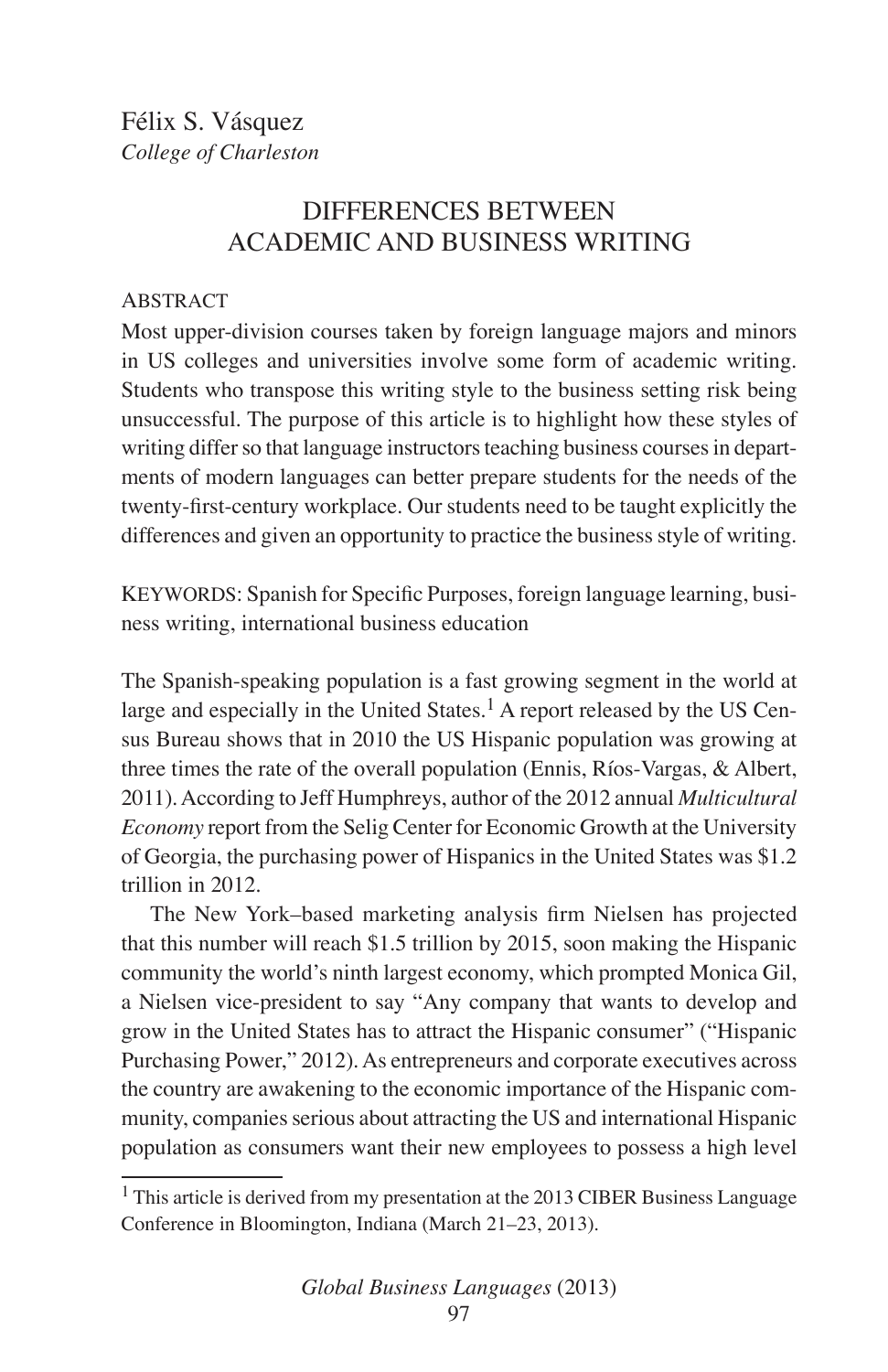of proficiency in Spanish. They seek professionals who have solid writing skills and mastery of a wide spectrum of company communication genres, such as emails, memos, sales materials, contracts, training materials; professionals who can also produce professional quality presentations and reports in Spanish.

In the world of business, if international managers and some members of their staff do not possess strong language skills, the negative economic impact can be serious (Economist Intelligence Unit, 2012). The real cost of mishandling language barriers is the loss of trust that can occur if the linguistic gap is not satisfactorily bridged and the message is distorted. Ultimately, this poor communication can result in a delay or a failure to deliver the products and services requested that causes companies to lose potential clients as well as current customers. Some research shows that language barriers cost companies more than the money that would be required to pay professional translators and interpreters or trained bilingual technical writers, options some organizations choose to bridge the linguistic gap (Harzing, Köster, & Magner, 2011).

Besides tarnishing the image of the company, deficient writing skills in Spanish can have a negative impact on productivity when employees from overseas branches and international clients must re-read, perhaps several times, poorly written material to decipher the intended meaning. The outcome can even be disastrous if the poorly drafted document deals with safety measures or proper handling of products and equipment. Referring to the training materials that some clients require in their native language, the Language Flagship organization states in a recent report on global skills needed in business that "[m]isunderstandings or mistakes in conveying that type of information cost time, relationships, and money" (Language Flagship, 2009). For these reasons, business professionals need to be able to communicate well not only verbally in person but also in writing.

Today most of the upper-division courses taken by foreign language majors, minors, and heritage students in colleges and universities in the United States are centered on developing the oral communication skills and some academic writing skills in the second language. While these are worthwhile goals to pursue, if departments of modern languages want to play a more significant role in forming professionals to meet the real demands of globalization, some changes are called for.

This article will compare and contrast both styles of writing, business and academic, in terms of typical content, genres, structure, purposes, readership,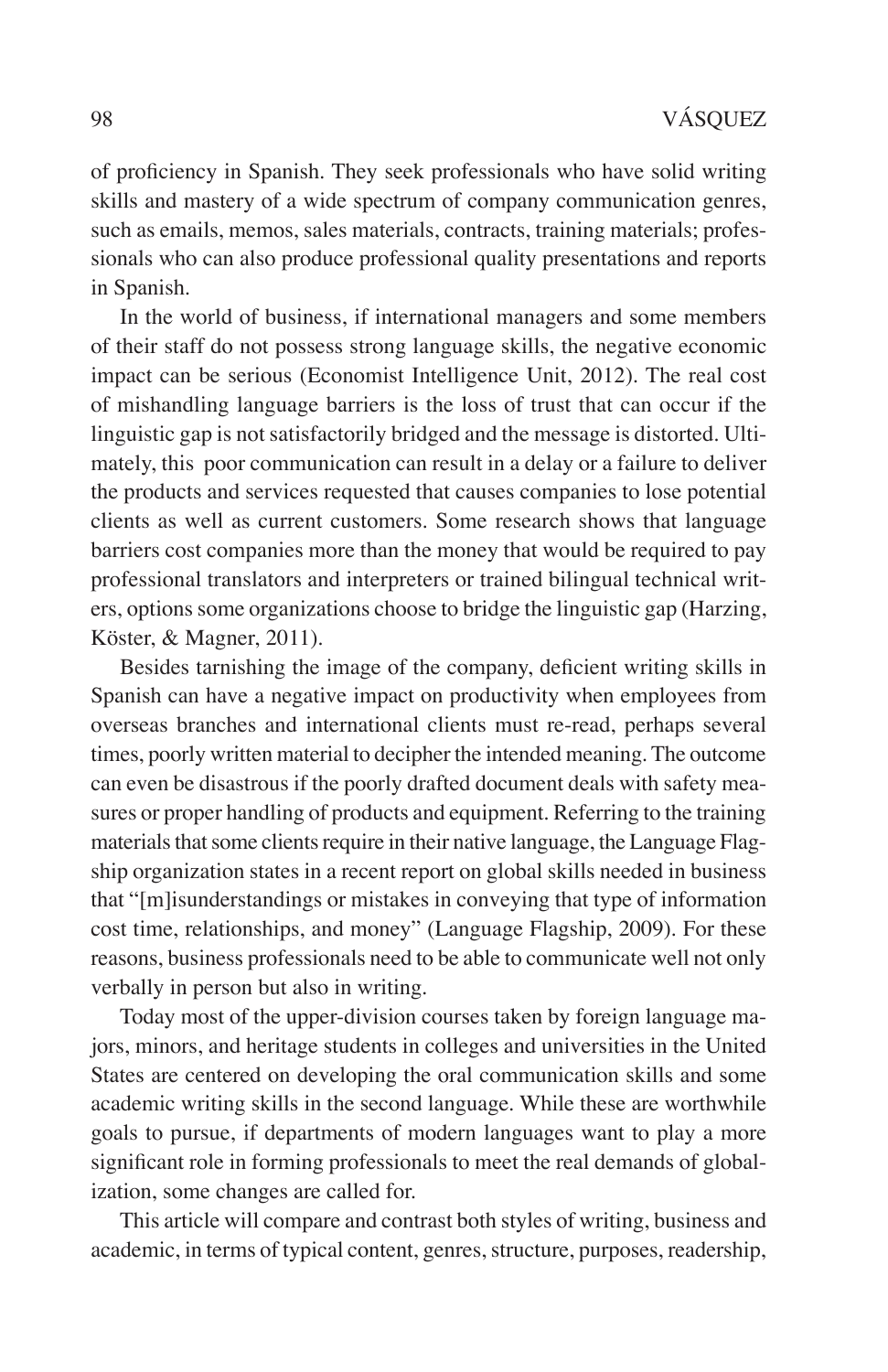#### ACADEMIC AND BUSINESS WRITING 99

format, tone, style, as well as ownership and typical life span. Business language instructors in departments of modern languages must recognize that the writing their majors and minors will be required to do on the job is different from most academic writing they are practicing in humanities classes. They must understand that effective business writing is essential for their students' individual career advancement as well as success in business operations. With this greater awareness and understanding, business language instructors are better equipped to propose curricular changes at the program level or make adjustments to the course(s) they teach to better prepare their students.

In modern language departments in the United States, it is still often the case that after much grammar instruction, majors and minors are required to take a core composition course. This is generally the one and only course students take that is centered on writing skills *per se*. In such a course, foreign language instructors "often assign topics that incorporate rhetorical devices, such as description, narration, exposition, definition, analysis and classification, comparison and contrast, and cause and effect" (Reichelt, Lefkowitz, Rinnert, & Schultz, 2012). Students are taught to construct an "argumentative essay." The models provided typically come from the literary world: texts by famous poets, short story writers, novelists, and essayists. After all, great poets often express their feelings in their descriptions, while short story writers entertain us with their narrations, and essayists express their viewpoints on profound issues. Students are asked to write multiple drafts and obtain ample feedback before the final product is due.

Most *workplace* writing is primarily transactional in nature: it affects all those involved; it seeks to inform and often recommend a course of action (Severson, n.d.). Thus, it must be clear, complete, coherent, concise, and compelling. Furthermore, it must be well organized and visually effective so that reading will be quick and easy. For much of written communication in business, employees do not have the time or luxury of writing multiple drafts. Mastery of grammar is taken for granted by the employer. The opportunity to fix errors under the patient guidance of a colleague seldom exists. Recent graduates are expected to know how to write well and "get it right" the first time, with little supervision.

What does it mean for us as instructors? We need to rethink how we teach writing. Spanish for business textbooks on the market typically introduce students to the terminology associated with companies, products, services, human resources, marketing and trade, banking and finance, international business, import and export, etc. For each of these content areas, the same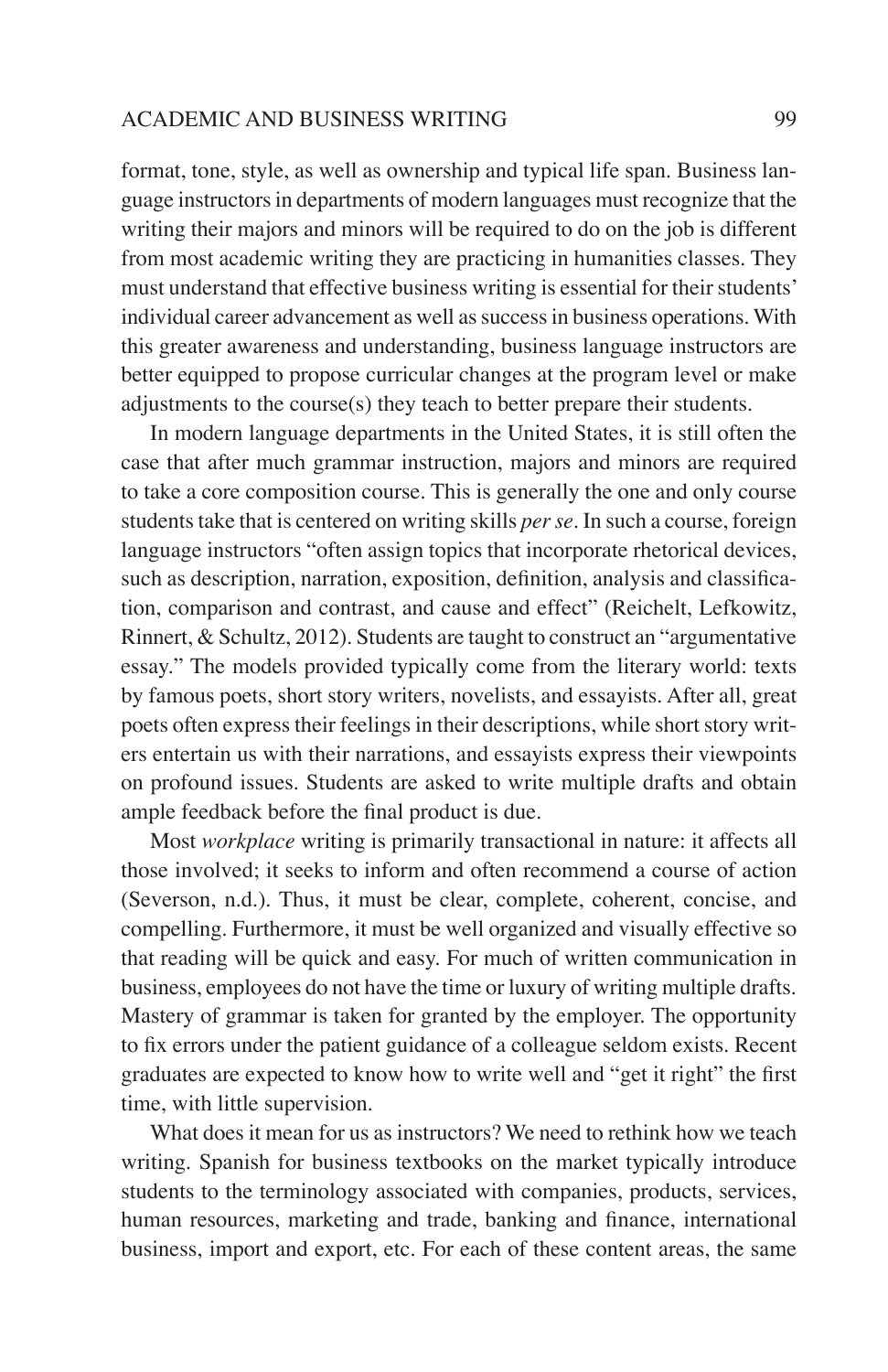format is adopted: a reading is followed by a series of activities aimed at checking comprehension and practicing new terms. Cultural information is often added as supplemental, not always fully integrated, and at times overgeneralized. The chapter then concludes with a model business letter that students are instructed to rewrite, changing a few facts, a name and a date, or substituting, for example, an order of office paper for one of pens and staples. In other cases, students are told to write a letter very different in content, purpose, and tone from the sample business letter in the chapter, without further guidance. A third type of activity commonly found is to ask students to translate a letter from English to Spanish, overlooking the fact that accurate translation is a combination of skills that takes years to develop. Thus, the different genres of business writing are not closely examined. In the end, the process of communicating in writing in the business environment is hardly discussed.

It would be incorrect to argue that business writing shares nothing with academic writing. Indeed, they have several characteristics in common: both need clarity, purpose for writing, and familiarity with the reader, for instance. Other fundamentals are organization in a logical and convincing manner, and using the amount of space appropriate to adequately cover their points. Also, both forms of writing have in common the use of the same *general* vocabulary and grammatical rules, with the exception that ads sometimes intentionally break rules to create a desired effect.

As mentioned earlier, *academic* writing in advanced-level courses in many departments of modern languages consists of essays and research papers, as well as exams, often related to civilization and literature. These are the most common *genres*. The main *purposes* for such writing are for students to explore topics related to cultural issues and literary topics discussed in these upper-level courses, present their personal views, or demonstrate that they understood the concepts taught. The reader is the instructor, who is an expert in the field or, at the very least, knows more about the topic than the student does. He or she evaluates the work and returns the assignment with a grade that reflects how well the student has understood the material, argued a viewpoint, or researched a topic. Such exploratory writing focused on the development of thought is often described as a "writing to learn." Organization is important, but somewhat flexible, allowing for some individual expression.

Business writing encompasses different *genres*: e-mails, memos, letters, work orders, contracts, company brochure, sales materials, manuals, proposals, presentations, reports, and business and marketing plans. While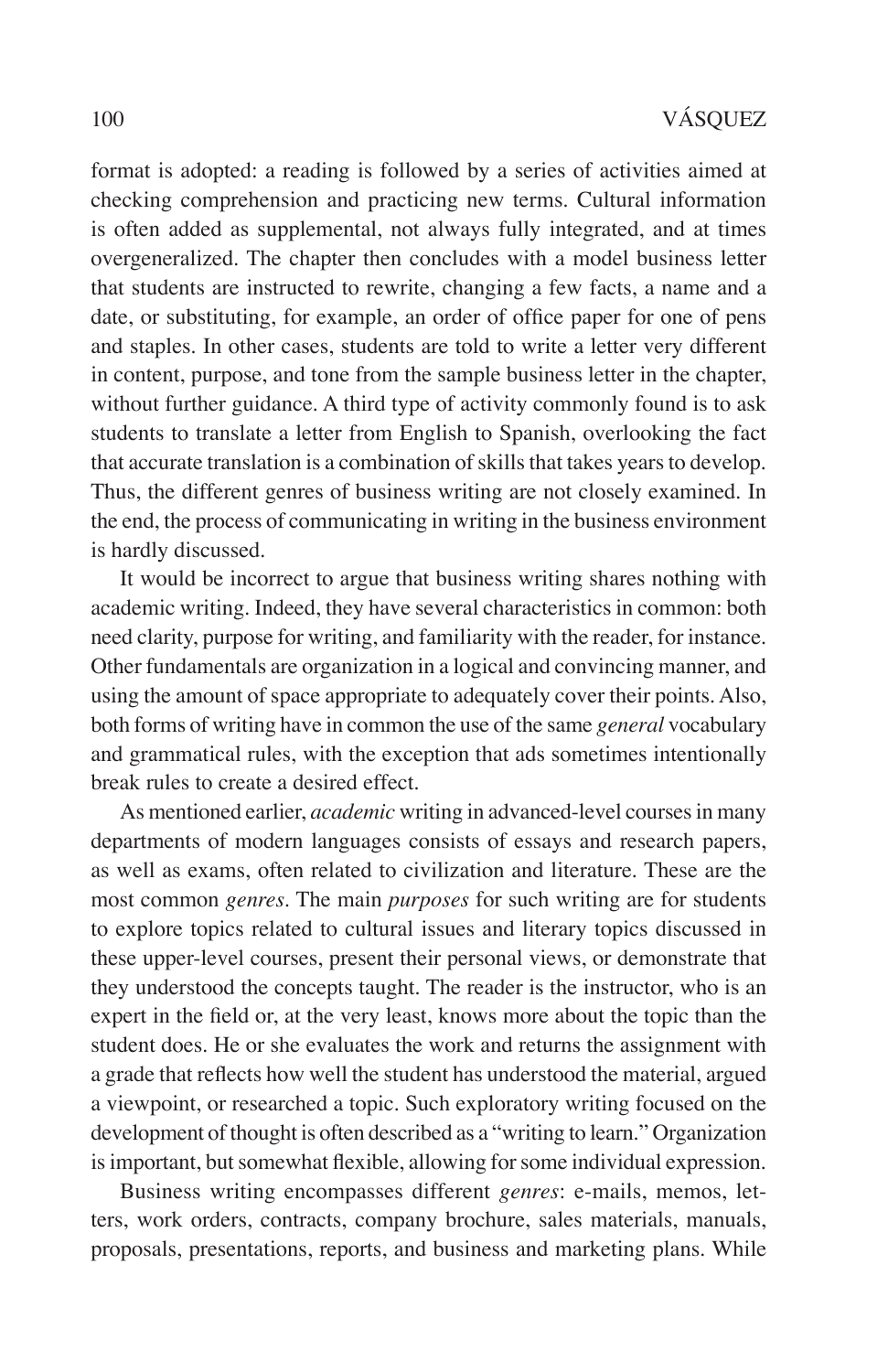#### ACADEMIC AND BUSINESS WRITING 101

in academic writing, at the undergraduate level, many essays share a similar *structure* (introduction with thesis, body, and conclusion), business writing in each of these *genres* has its own *structure* and often a somewhat rigid *format*, and readers expect those to be followed closely.

Because it arises in response to a different set of problems and needs, business writing serves different *purposes*. This form of writing frequently focuses on conveying concrete facts, offering recommendations, and instructing the audience on a specific course of action. Generally business writers do not "write to learn," to demonstrate that they have acquired some knowledge (Severson, n.d.).

Business writing may need to convince others, but the context and style are unlike those of the argumentative essay. A resume and a letter of presentation have to persuade a potential employer to offer an interview. A report has to persuade employees to follow certain procedures in order to improve performance or correct errors or problems in the company. A letter may try to persuade a customer to purchase a product or service.

*Readership* in the business environment may be managers, employees, customers, technicians and engineers, regulatory agencies and lawyers, stockholders, even the media, i.e., persons inside or outside of the organization (Severson, n.d.). There can be one single type of reader or multiple readers addressed simultaneously in the same document. On the other hand, in academic writing, students are seldom expected to target multiple audiences, particularly concurrently, and instructors seldom share undergraduate students' writing with others.

The *format* in the academic papers second language learners produce in civilization and literature courses typically follows the requirements prescribed by the instructor, usually one-inch margins, double-spaced, twelve-point font, with the minimum or maximum number of words or pages specified. Usually visual appeal is not given much consideration or value.

In contrast, Severson (n.d.) observed that professional business writers often design their documents to be easily scanned and skimmed, allowing for readings at different paces. Empty space is strategically incorporated to help focus the reader's attention. With the use of headings and subheadings as well as bullet points, they also deliberately make the structure of their documents more apparent. Tables, graphs, pictures, and other visual elements facilitating reading further are more common.

Yet another aspect in which the two styles of writing differ is *tone*. It expresses the writer's attitude. In language programs, for several semesters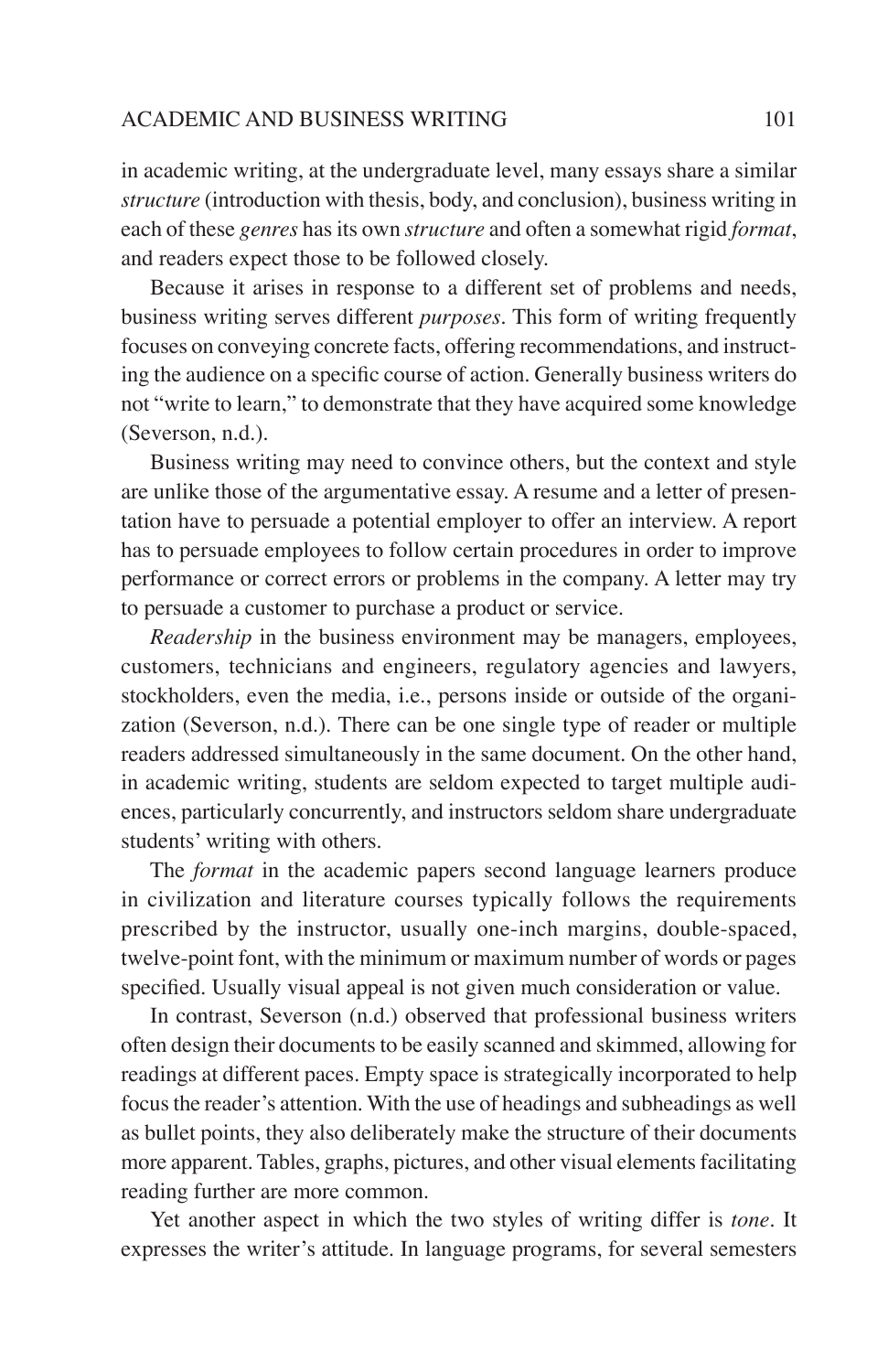students are prompted to write primarily about themselves and their limited perspective. This use of the first person mirrors the natural language acquisition progression. In more advanced courses, students recognize that in research papers the tone is usually formal, authoritative, and often more detached, but inadvertently, they occasionally incorporate informal expressions and idioms that they have heard in a conversational context, possibly picked up during a study abroad stay, unaware that these are more appropriate in the colloquial oral register than in writing.

In business writing, the choice of *tone* varies with the content of the message, the situation, and the target reader or readers. The tone used to inform customers about a new product differs greatly from that used in a letter demanding immediate payment, from that of a memo informing employees of a new policy, or a message aimed at persuading them to adopt a new business practice. The tone is adjusted to what the writer might perceive as the reader's attitudes and values. Achieving the right tone is very important since this often determines whether or not a reader will be convinced to take action. When business writers inadvertently choose an inappropriate tone for their texts, it can lead to costly misunderstandings.

Business writing also frequently needs to be more condensed and concise than academic writing (Harvard Business*,* 2003), particularly when the primary purpose of the business document is to communicate hard facts. This is a significant difference in *style*. Chatty texts and the inclusion of filler sentences are more than a mere annoyance in business communications. Time is money. Simplicity and being straightforward are particularly valued, but this does not mean that the writing is mediocre. In their writing of business letters, our language majors tend to produce texts that are wordy, and include much unnecessary information. Increasingly with the expansion of digital communications, a concise style with content that is precise and clearly presented is expected.

On the other hand, to further develop their awareness of the variety of business genres, students should also analyze authentic ads in the second language, to discover the salient features of the language of advertising. This is another genre of business writing that differs significantly from the academic writing they normally practice. In advertising each word is carefully selected for maximum impact, and traditional rules of syntax are often broken, making the message more memorable. Advertisers often play with the language and are the source of many innovations that are later incorporated in the general lexicon.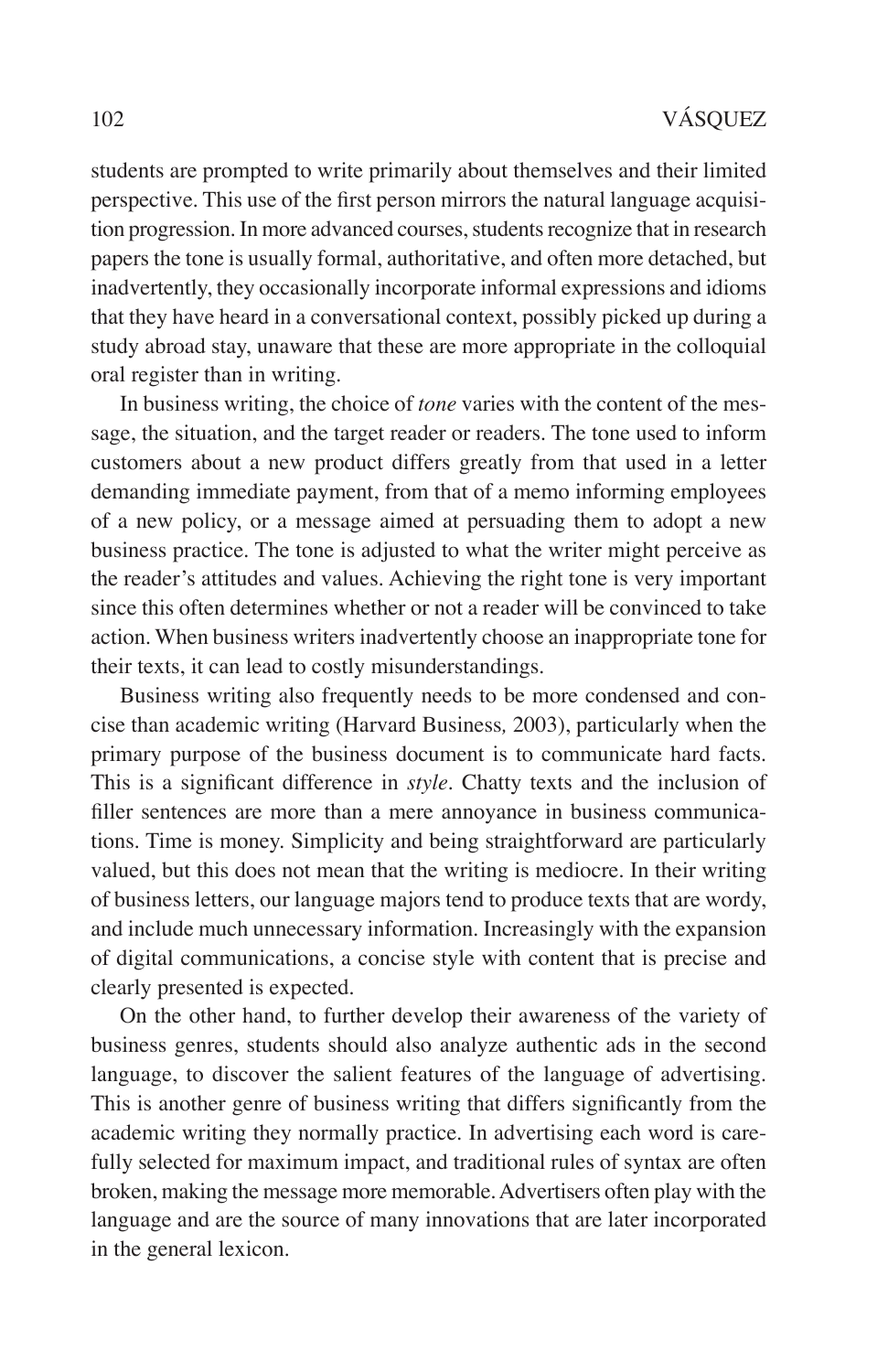#### ACADEMIC AND BUSINESS WRITING 103

Finally, our students must be aware that *ownership* and *life span* of the text are other essential differences. At the university, undergraduate students own their writing, but in business, the company or organization owns what is produced by its employees, some of which may be proprietary or confidential information that must be protected. Business documents may even end up as evidence in legal proceedings. Also, documents with business content are often stored on electronic databases and can be used over an indefinite period of time with the content mined long after the document was produced for use in long-term studies or for comparative ends.

On the other hand, college papers written by most undergraduates have a limited life span, typically that of the duration of one course. When instructors hand the assignments back, some need to be polished and submitted a second time after attempting to address the needs expressed by the course instructor. Then they often find their way to the recycling bin. (Severson, n.d.)

#### **CONCLUSION**

Many of our students will be hired in positions where they will need to basically set aside their academic writing style and adopt a *workplace style*. When we consider teaching business writing to non-native speakers and heritage students, we need to ask ourselves not only what knowledge they need, but also what skills these learners need to acquire to produce effective documents within the specific business environment.

It would be ideal to create composition courses that guide students to understand and practice how to write within their chosen major field, in our case, a course specifically designed to prepare students of Spanish for the demand of writing in that professional business context. Students transposing the writing style they have learned and practiced in the traditional curriculum risk being unsuccessful when applying those same techniques to business. In business, poor writing skills reflect negatively not just on the person who wrote the message, but also on the company as a whole.

Our students need to be taught explicitly the differences between academic and business writing, and given an opportunity to practice extensively the business style of writing used in the cultural and linguistic community with which they will work. Business language instructors need to expose students to a greater variety of business genres and model how to appropriately address multiple audiences, sometimes simultaneously. They should help students become more proficient in using different formatting, and might consider designing activities to practice economy of words, and maintain the tone and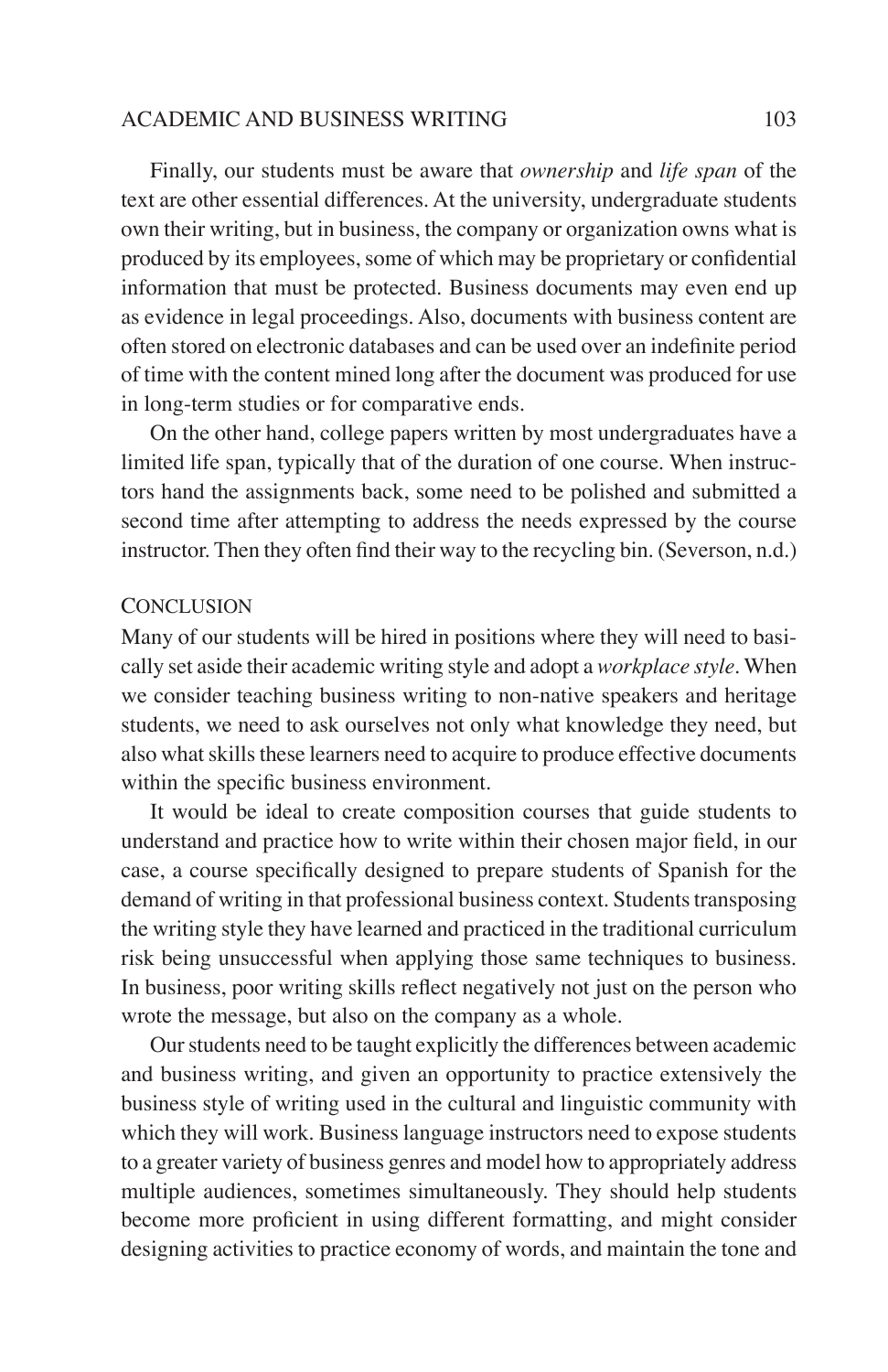level of formality in the documents. These recommendations overlap in part with what Reichelt, Lefkowitz, Rinnert, and Schultz (2012) have identified as key issues in foreign language writing.

Effective written communication in business requires the development of many skills and competencies in language learners currently not addressed in the textbooks on the market. And, although this is not specifically addressed in this article, culture should not be overlooked. As was pointed out by the HuffPost Latino Voices (2012) and Llopis (2013), to successfully tap into the Latino market, the focus should be dual: on language *and* culture.

#### Acknowledgments

I would like to express my gratitude to the anonymous readers for their suggestions.

#### **REFERENCES**

- Blanco Canales, A., & Villarrubia Zúñiga, M. S. (2005). *Negocios: Manual de español profesional*. Alcalá: Universidad de Alcalá.
- Borrás, G. (2000). *Spanish for business*. Boston, MA: Heinle & Heinle.
- Carney, C., & Coria-Sánchez, C. (2011). *Entre socios: Español para el mundo profesional*. New York: McGraw-Hill.
- Davis, K. W. (2010). *Business writing and communication* (2nd ed.). New York: McGraw-Hill.
- Doyle, M. S., Fryer, T. B., & Cere, R. (2011). *Éxito comercial* (5th ed.). Boston, MA: Heinle Cengage Learning.
- Economist Intelligence Unit. (2012, April 25). Competing across borders: How cultural and communication barriers affect business. *The Economist*. Retrieved March 20, 2013, from http://www.managementthinking.eiu. com/competing-across-borders.html
- Ennis, S. R., Ríos-Vargas, M., & Albert, N. G. (2011). The Hispanic population: 2010. *U.S. Department of Commerce Economics and Statistic Administration. U.S. Census Bureau*. Retrieved July 28, 2013, from http:// www.census.gov/prod/cen2010/briefs/c2010br-04.pdf
- Harvard Business School Press (Comp.). (2003). *Business communication* (Harvard Business Essentials Series). Boston, MA: Harvard Business School Press.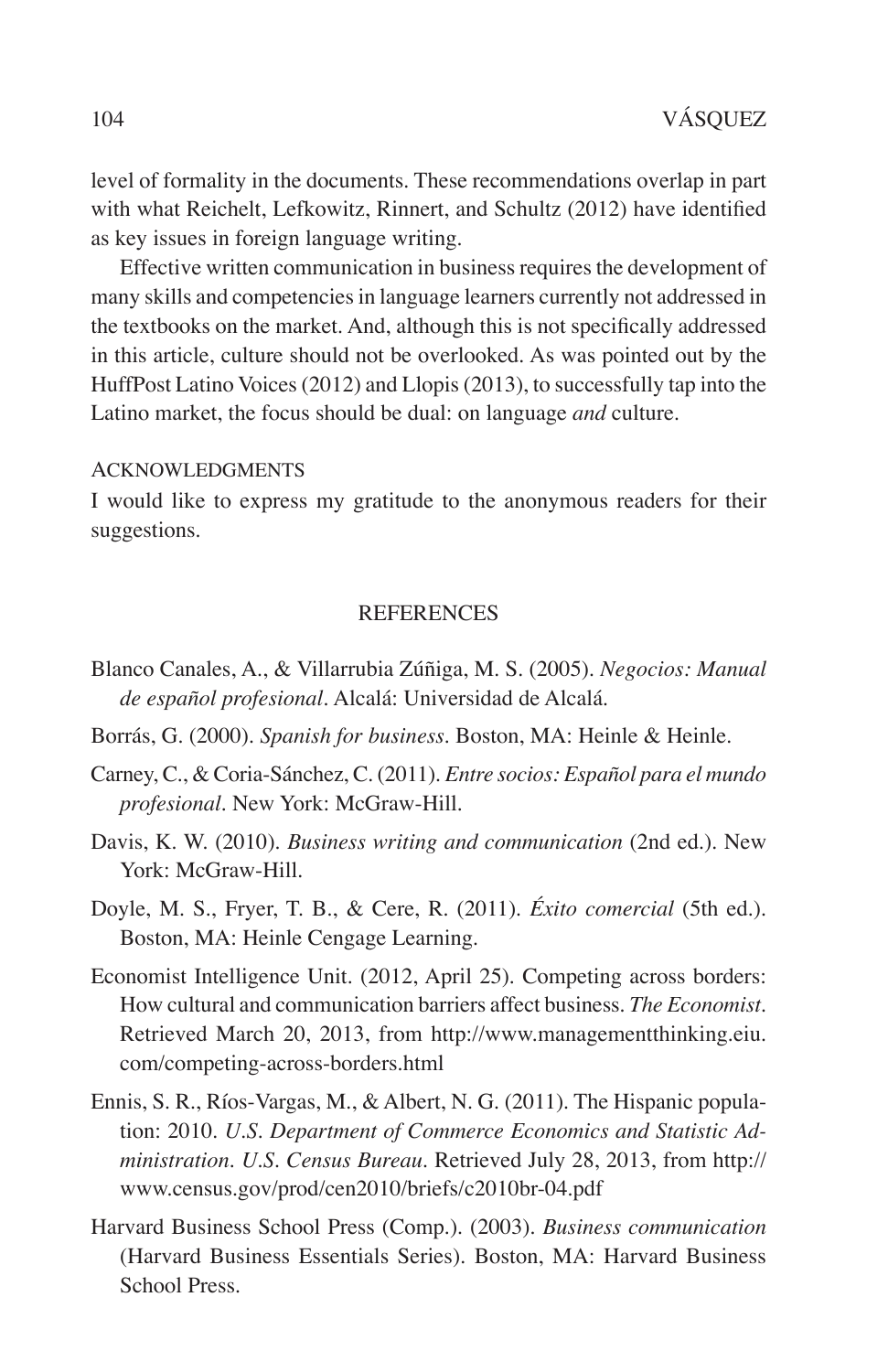- Harzing, A.-W., Köster, K., & Magner, U. (2011). Babel in business: The language barrier and its solutions in the HQ-subsidiary relationship. *Journal of World Business, 46*(3), 279–87.
- Hispanic purchasing power surges in US: Study. (2012, December 12). *HispanicBusiness.com*. From Agence France-Presse. Retrieved August 2, 2013, from http://www.capitol-radio.com/wp-content/uploads/2012/12/ Hispanic-Purchasing-Power-Surges-In-US\_-Study-HispanicBusiness. com\_.pdf
- HuffPost Latino Voices. (2012, March 29). Advertising to Hispanics: The answer is in balancing language and cultural signals. *The Huffington Post*. Retrieved July 28, 2013, from http://www.huffingtonpost.com/2012/03/29/ advertising-hispanic-language-culture\_n\_1385353.html
- Humphreys, J. M. (2012). Hispanic consumer market in the U.S. is larger than the entire economies of all but 13 countries in the world, according to annual UGA Selig Center multicultural economy study. Retrieved July 28, 2013, from http://www.terry.uga.edu/news/releases/hispanic-consumermarket-in-the-u.s.-is-larger-than-the-entire-economies-of
- Jarvis, A. C., & Lebredo, L. (1996). *Spanish for business and finance* (5th ed.). Lexington: D. C. Heath.
- Language Flagship. (2009). What business wants: Language needs in the 21st century. Washington, DC. Retrieved July 28, 2013, from http://www. thelanguageflagship.org/images/documents/what\_business\_wants\_report\_final\_7\_09.pdf
- Lázaro, O. J., Prada Segovia, M. de, & Zaragoza Andreu, A. (2002). *En equipo. es: Curso de español de los negocios.* Madrid: Edinumen.
- Llopis, G. (2013, May 13). Capturing the Hispanic market will require more than a total market strategy. *Forbes.com.* Retrieved July 28, 2013, from http://www.forbes.com/sites/glennllopis/2013/05/13/capturing-thehispanic-market-will-require-more-than-a-total-market-strategy/
- Pareja, M. J. (2005). *Temas de empresa*. Madrid: Edinumen.
- Pascal, N. R., & Rojas, M. (1996). *Relaciones comerciales*. Lexington: D.C. Heath.
- Purdue OWL. (2010). Purdue University Writing Lab. Retrieved March 15, 2013, from http://owl.english.purdue.edu/owl/
- Reichelt, M., Lefkowitz, N., Rinnert, C., & Schultz, J. M. (2012). Key issues in foreign language writing. *Foreign Language Annals, 45*(1), 22–41.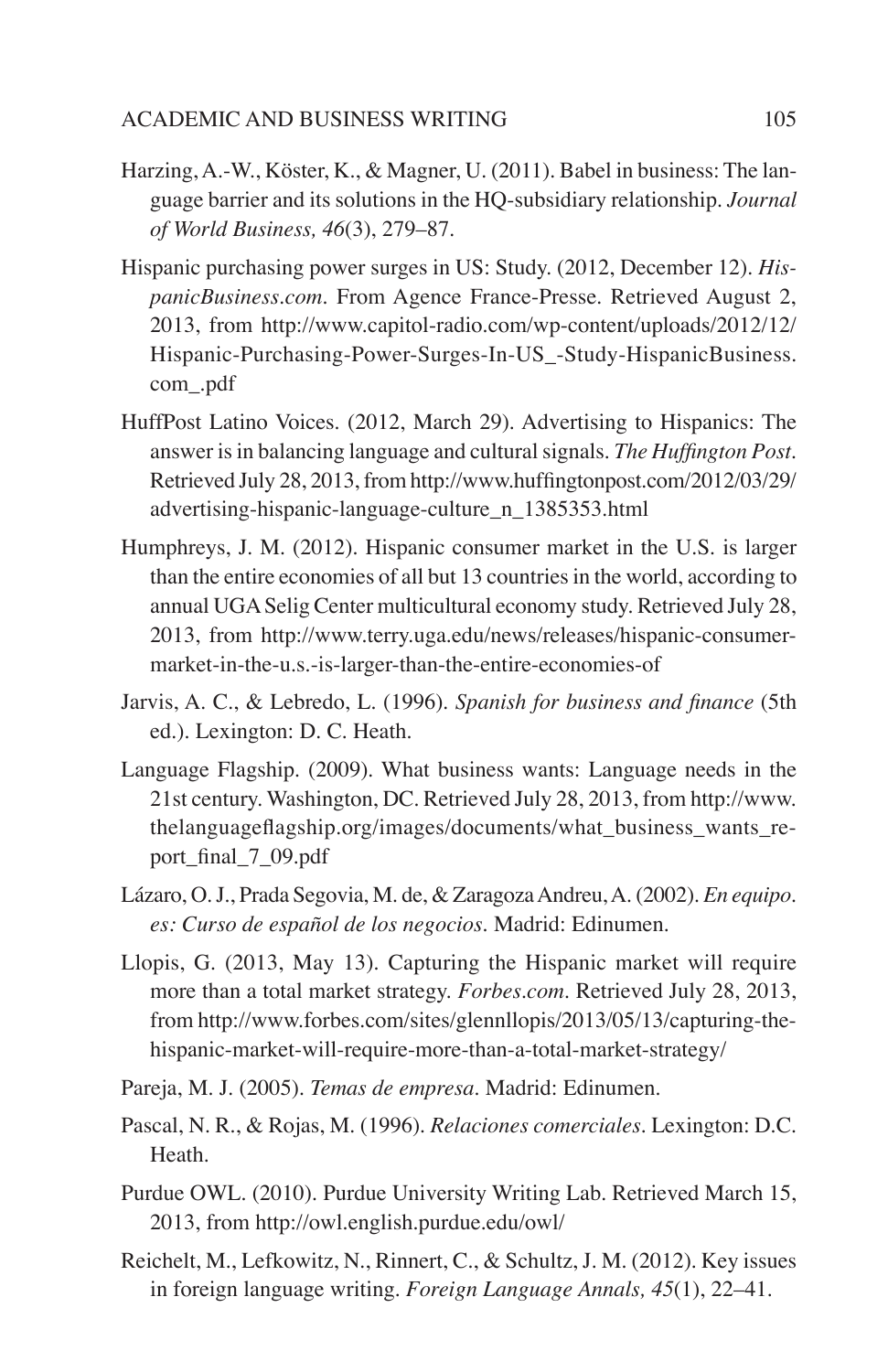- Sallese, N. F., & Ortiz Griffin, J. (1988). *Español práctico para negocios*. Englewood Cliffs: Prentice.
- Severson, R. (n.d.). Differences between academic and business writing*.* University of Oregon. Retrieved March 16, 2013, from http://darkwing. uoregon.edu/~ddusseau/101/199/199differences.htm